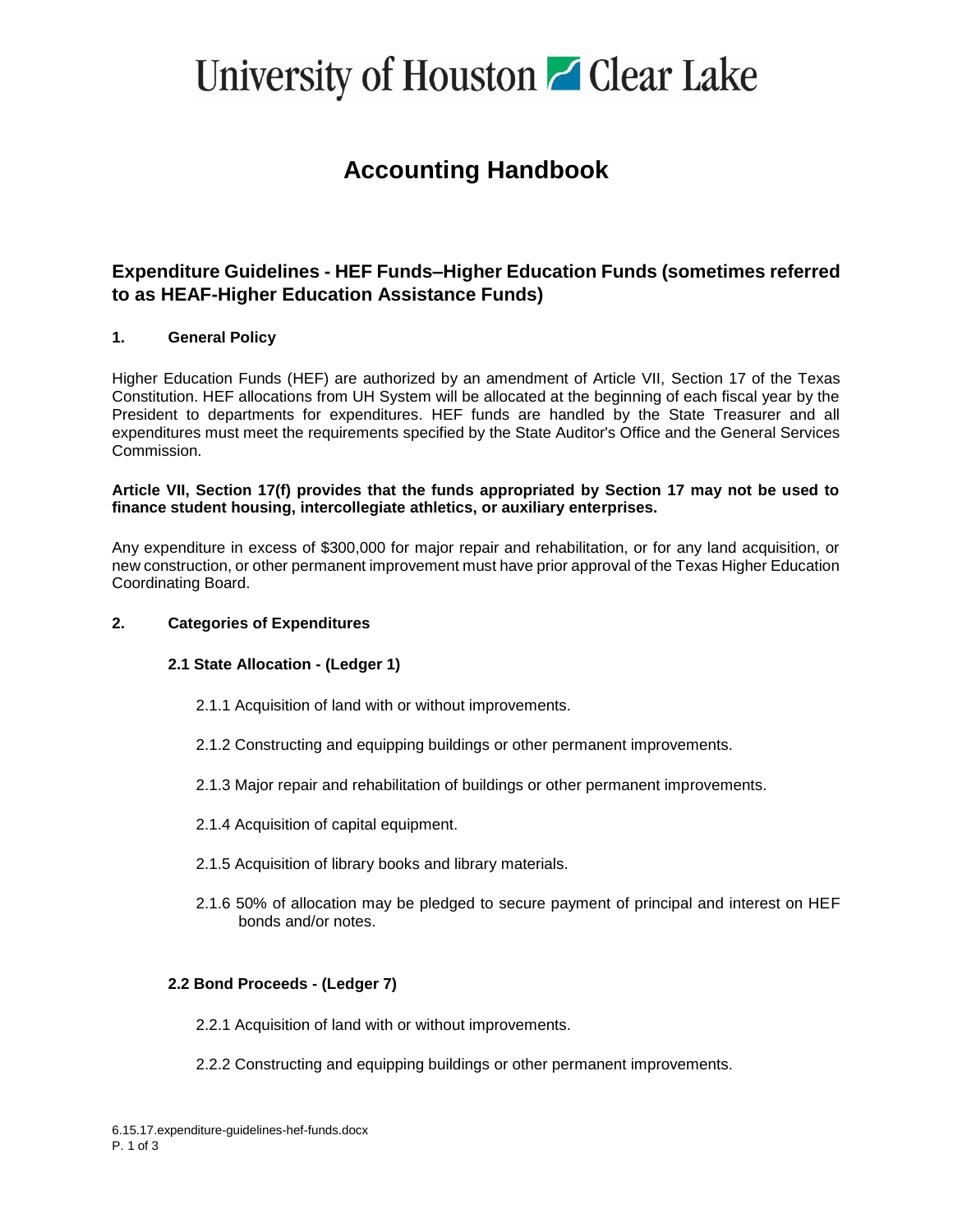# University of Houston **C** Clear Lake

## **Accounting Handbook**

2.2.3 Major repair and rehabilitation of buildings or other permanent improvements.

2.2.4 Refunding bonds or notes issued under Section 17 or prior laws.

#### **3. General Definitions**

The following definitions are based on general guidelines provided by the State Auditor's office until the publication of detailed guidelines by the Texas Higher Education Coordinating Board. Please note that the State Auditors are eliminating all normal operating expenditures from HEF allocations. This would exclude any expenditures for supplies, rental of equipment, faculty salaries, etc.

- 3.1 Land refers to the surface or crust of the earth which can be used to support structures, and may be used to grow crops, grass, shrubs, and trees.
- 3.2 Constructing and equipping buildings defines the process of erecting buildings and of providing equipment which will assure that the buildings can be used for the purpose intended and the constructing and equipping of other permanent improvements. This category includes additions to existing buildings and equipping of existing buildings.
- 3.3 Major repairs or rehabilitation of buildings or other improvements includes but is not limited to repairs, renovations, replacement or betterment which are normally expected **to extend the useful life**, to improve operating efficiency, **to eliminate health and safety hazards**, to correct structural or mechanical defects, to upgrade the quality of existing facilities, or convert these assets to more useful functions, but are not considered routine maintenance.
- 3.4 Capital equipment is defined as fixed or moveable tangible assets (not including supplies). Capital equipment purchased with HEF money must meet one of the following criteria:
	- 3.4.1 the benefits of which extend over more than one year; or
	- 3.4.2 whose cost or value is equal to or greater than \$5,000; or
	- 3.4.3 is an integral part of an approved large construction project.
- 3.5 Controlled assets are property classes that the State Comptroller requires state agencies to report to the State Property Accounting system. Controlled assets include Cameras-Portable-Digital, SLR; TVs, Video Players/Recorders; Computer Desktop; Data Projectors; Smartphones, Tablets & other hand held devices; Laptop Computers with a value of \$500 to \$4,999.99. Handguns, Rifles and Shotguns with a value of \$0.00 and greater. State controlled assets purchased with HEF money must meet state guidelines.
- 3.6 Routine Maintenance and/or Repairs of capital equipment may not be paid with HEF funds.